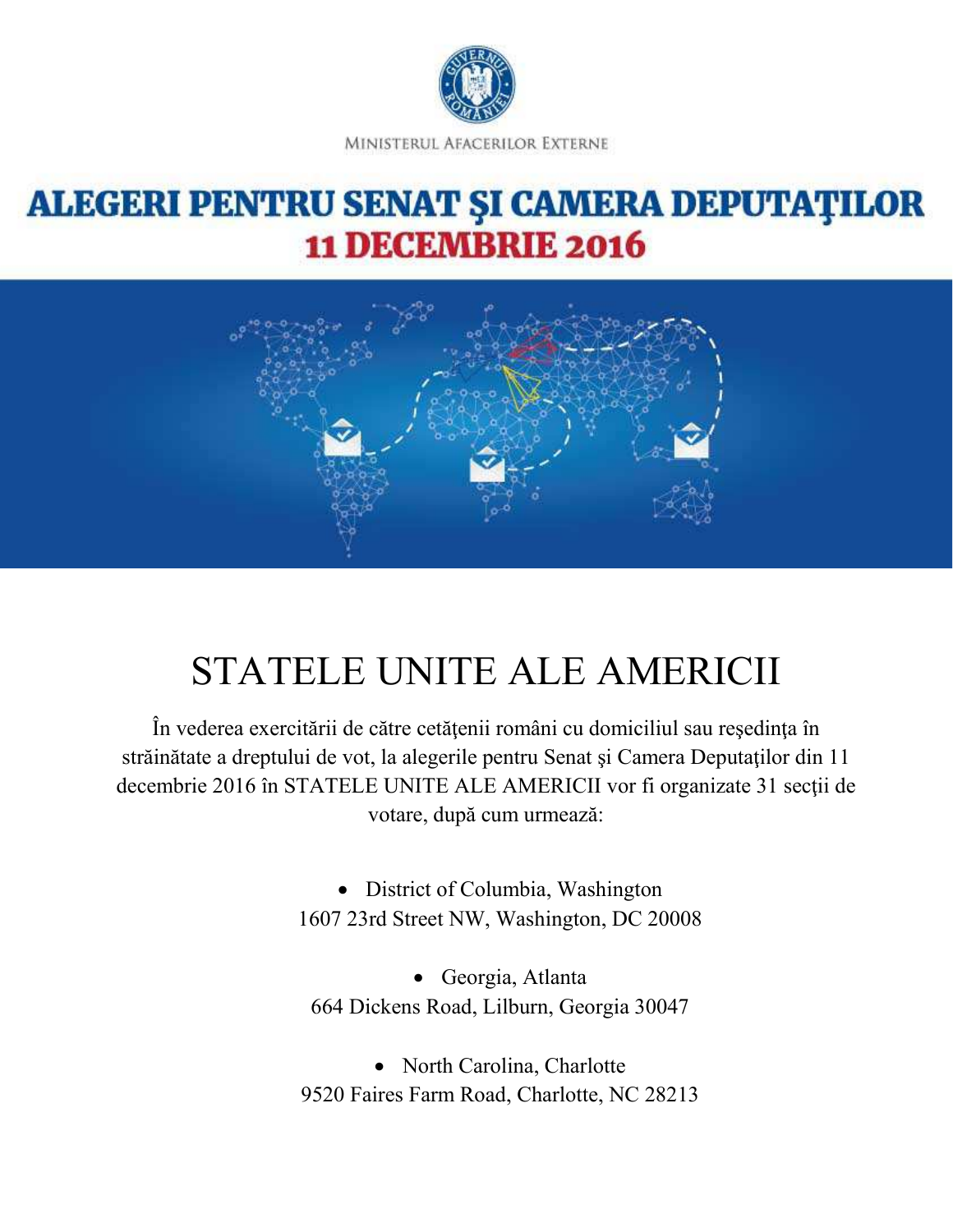

#### **ALEGERI PENTRU SENAT ȘI CAMERA DEPUTAȚILOR 11 DECEMBRIE 2016**



• Ohio, Cleveland 3256 Warren Rd, Cleveland, OH 44111

• Florida, Hollywood 2026 Scott Street, Hollywood, FL 33020

• Florida, Fort Myers 3434 Hancock Bridge Pkwy, Suite# 208, North Fort Myers, FL 33903

> • Texas, Dallas 14860 Montford Dr. Suite 104, Dallas, TX 75254

> > • Texas, Houston 318 Canino Road, Houston, TX 77076

• California, Los Angeles 11766 Wilshire Blvd., #200, Los Angeles, CA 90025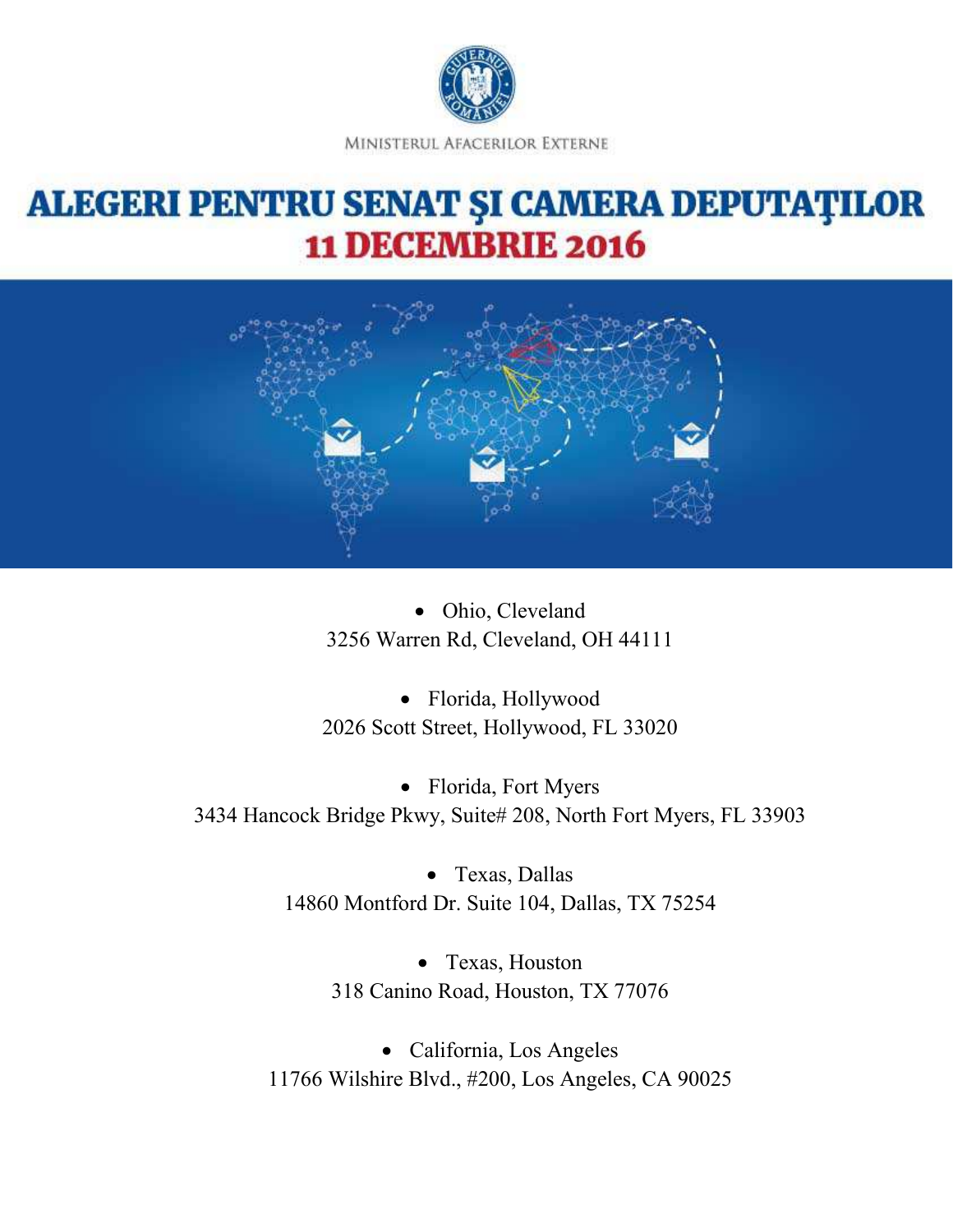

## **ALEGERI PENTRU SENAT ȘI CAMERA DEPUTAȚILOR 11 DECEMBRIE 2016**



• California, Sacramento 5306 Walnut Avenue, Building A, Sacramento, CA 95841

> • California, San Francisco 26050 Kay Ave., Hayward, CA 94545

• Nevada, Las Vegas 1350 Red Rock Street, Las Vegas, NV 89146

• Arizona, Phoenix Arizona State University - Downtown Phoenix Campus Mercado, 502 E Monroe Street Bldg. C, Room 145, Phoenix, AZ 85004

> • Utah, Salt Lake City 4180 Emigration Canyon Road, Salt Lake City, UT 84108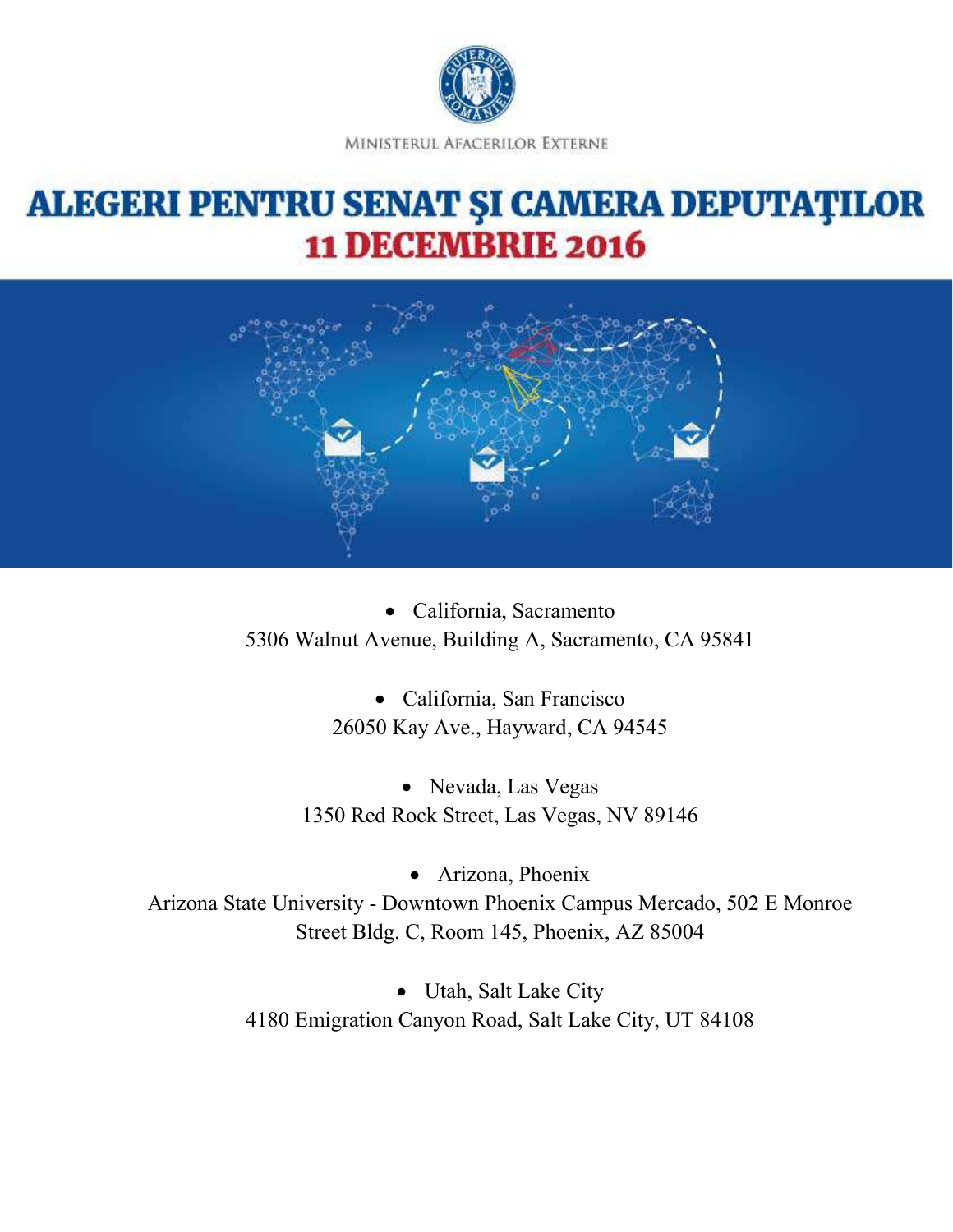

#### **ALEGERI PENTRU SENAT ȘI CAMERA DEPUTAȚILOR 11 DECEMBRIE 2016**



• Oregon, Portland 5231 SE Stark St., Portland, OR 97215

• Washington, Seattle 6402 226th Street SW, Mountlake Terrace, Washington 98043

> • New York, New York 200 E 38th St., New York, NY 10016

• Pennsylvania, Philadelphia 1907 Spruce Street, Philadelphia, PA 19103-5732

• Massachusetts, Boston 63 R Boston Street, Room 526, Boston, MA 02125

> • Connecticut, Manchester 2 Winter Street, Manchester, CT 06040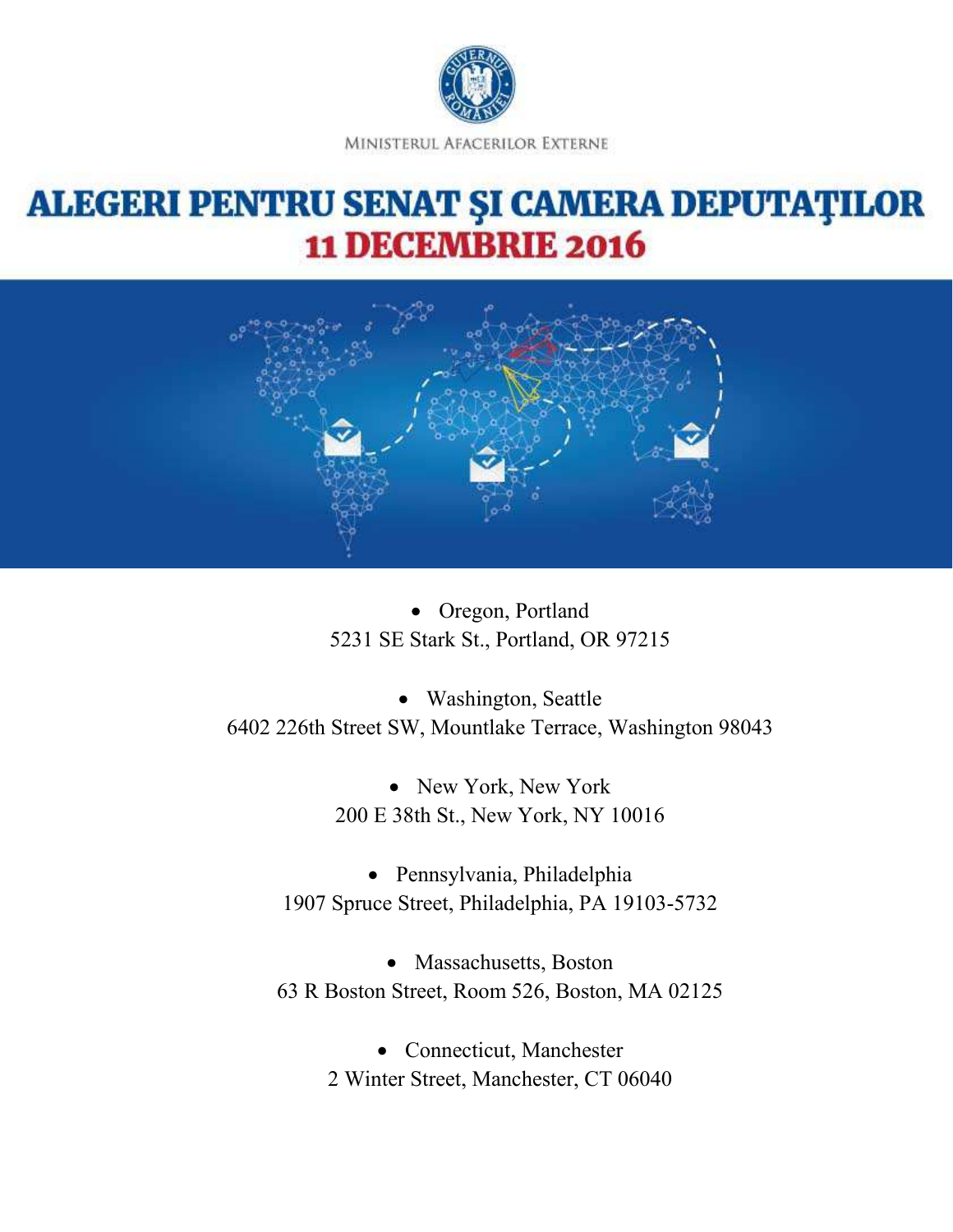

### **ALEGERI PENTRU SENAT ȘI CAMERA DEPUTAȚILOR 11 DECEMBRIE 2016**



• Illinois, Niles 7280 N Caldwell Ave, Niles, IL 60714

• Illinois, Chicago 1 737 N Michigan Ave, Suite 2300, Chicago, IL 60611

> • Illinois, Chicago 2 5825 N Mozart Chicago, IL 60659

• Illinois, Chicago 3 1713 W Sunnyside Ave, Chicago, IL 60640

• • Illinois, Chicago 4 5406 N Newland Ave, Chicago, IL 60656

• Illinois, Oak Lawn 10100 S 52nd Ave, Oak Lawn, IL 60453